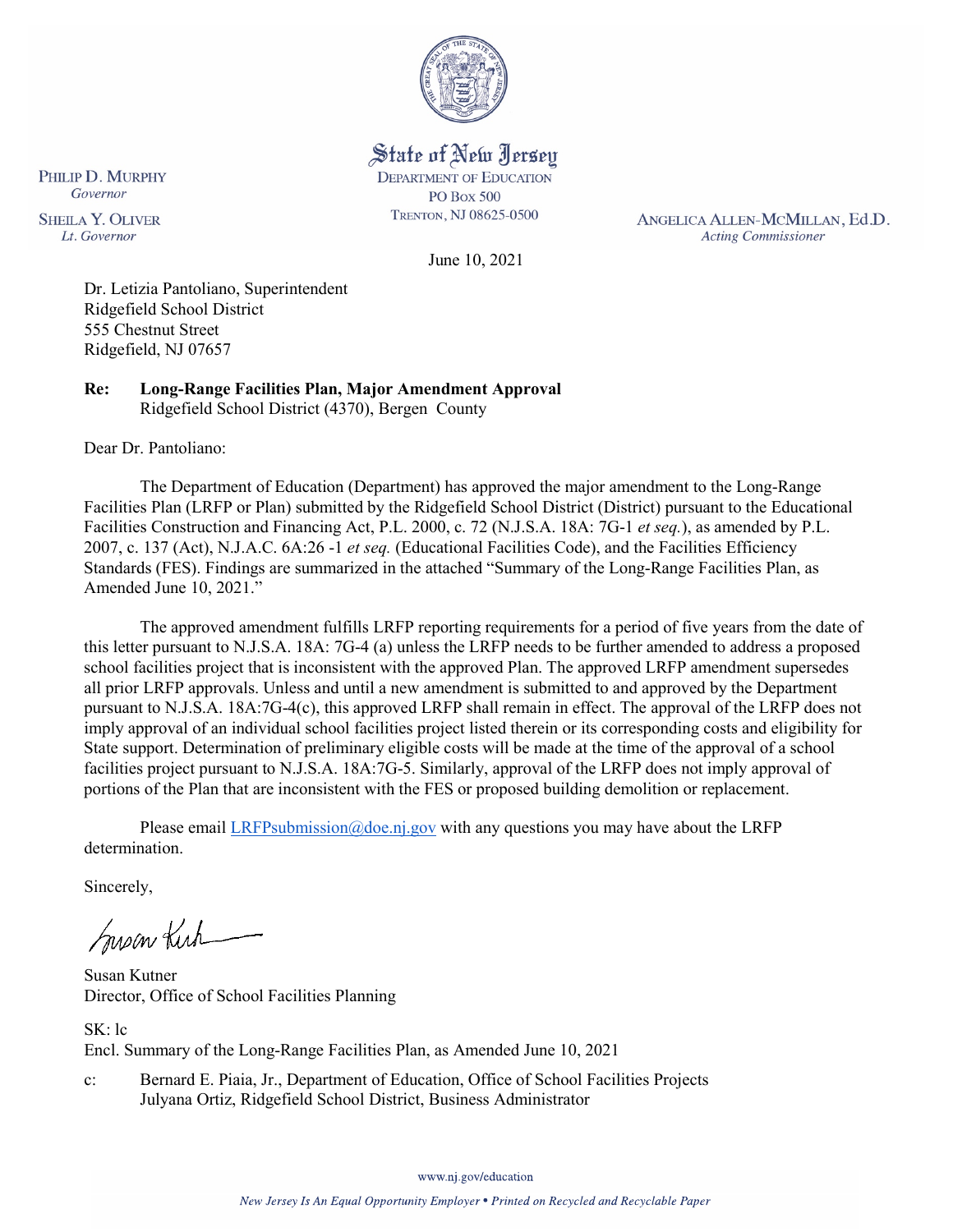# **Ridgefield School District (4370) Summary of the Long-Range Facilities Plan, as Amended June 10, 2021**

The Department of Education (Department) has completed its review of the major amendment to the Long-Range Facilities Plan (LRFP or Plan) submitted by the Ridgefield School District (District) pursuant to the Educational Facilities Construction and Financing Act, P.L. 2000, c. 72 (N.J.S.A. 18A: 7G-1 *et seq.*), as amended by P.L. 2007, c. 137 (Act), N.J.A.C. 6A:26-1 et seq. (Educational Facilities Code), and the Facilities Efficiency Standards (FES).

The following provides a summary of the District's approved amended LRFP. The summary is based on the standards set forth in the Act, the Educational Facilities Code, the FES, District-reported information in the Department's LRFP reporting system, and supporting documentation. The referenced reports in *italic* text are standard reports available on the Department's LRFP website.

### **1. Inventory Overview**

The District is classified as a Regular Operating District (ROD) for funding purposes. It provides services for students in grades PK-12.

The District identified existing and proposed schools, sites, buildings, rooms, and site amenities in its LRFP. Table 1 lists the number of existing and proposed district schools, sites, and buildings. Detailed information can be found in the *School Asset Inventory Report* and the *Site Asset Inventory Report.*

**As directed by the Department, school facilities projects that have received initial approval by the Department and have been approved by the voters, if applicable, are represented as "existing" in the LRFP.** Approved projects that include new construction and/or the reconfiguration/reassignment of existing program space are as follows: n/a.

| Category                                     | <b>Existing</b> | <b>Proposed</b> |
|----------------------------------------------|-----------------|-----------------|
| Number of Schools (assigned DOE school code) |                 |                 |
| Number of School Buildings <sup>1</sup>      |                 |                 |
| Number of Non-School Buildings <sup>2</sup>  |                 |                 |
| Number of Vacant Buildings                   |                 |                 |
| Number of Sites                              |                 |                 |

#### **Table 1: Number of Schools, School Buildings, and Sites**

Based on the existing facilities inventory submitted by the District:

- Schools using leased buildings (short or long-term): Shaler Academy (090)
- Schools using temporary classroom units (TCUs), excluding TCUs supporting construction: n/a
- Vacant/unassigned school buildings:  $n/a$

 $\overline{a}$ 

<span id="page-1-1"></span><span id="page-1-0"></span>*<sup>1</sup>* Includes district-owned buildings and long-term leases serving students in district-operated programs

<sup>&</sup>lt;sup>2</sup> Includes occupied district-owned buildings not associated with a school, such as administrative buildings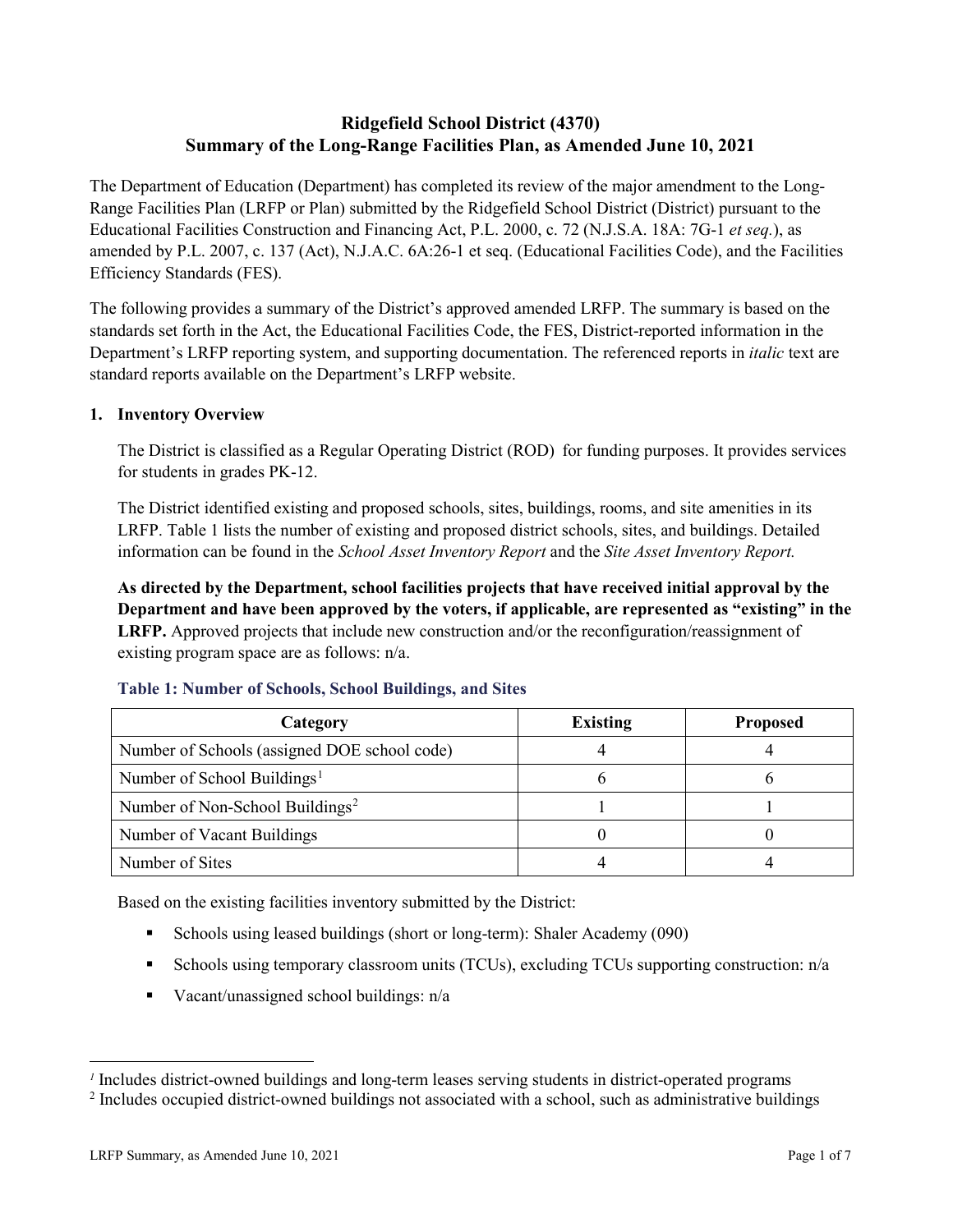Findings:

The Department has determined that the proposed inventory is adequate for approval of the District's LRFP amendment. However, the LRFP determination does not imply approval of an individual school facilities project listed within the LRFP; the District must submit individual project applications for project approval.

# **2. District Enrollments**

The District determined the number of students, or "proposed enrollments," to be accommodated for LRFP planning purposes on a district-wide basis and in each school.

The Department minimally requires the submission of a standard cohort-survival projection using historic enrollment data from the Application for School State Aid (ASSA) or NJ Smart. The cohort-survival method projection method forecasts future students based upon the survival of the existing student population as it moves from grade to grade. A survival ratio of less than 1.00 indicates a loss of students, while a survival ratio of more than 1.00 indicates the class size is increasing. For example, if a survival ratio tracking first to second grade is computed to be 1.05, the grade size is increasing by 5% from one year to the next. The cohort-survival projection methodology works well for communities with stable demographic conditions. Atypical events impacting housing or enrollments, such as an economic downturn that halts new housing construction or the opening of a charter or private school, typically makes a cohort-survival projection less reliable.

### **Proposed enrollments are based on a standard cohort-survival enrollment projection.**

Adequate supporting documentation was submitted to the Department to justify the proposed enrollments. Table 2 provides a comparison of existing and projected enrollments. All totals include special education students.

|                              | <b>Existing Enrollments</b> | <b>District Proposed Enrollments</b> |
|------------------------------|-----------------------------|--------------------------------------|
| <b>Grades</b>                | 2020-2021                   | 2023-2024                            |
| PK (excl. private providers) |                             | 42                                   |
| Grades K to 5                | 648                         | 640                                  |
| Grades 6 to 8                | 441                         | 385                                  |
| Grades 9 to 12               | 501                         | 555                                  |
| <b>Totals PK to 12</b>       | 1,601                       | 1,622                                |

# **Table 2: Enrollments**

Findings:

The Department has determined the District's proposed enrollments to be acceptable for approval of the District's LRFP amendment. The Department will require a current enrollment projection at the time an application for a school facilities project is submitted incorporating the District's most recent enrollments in order to verify that the LRFP's planned capacity is appropriate for the updated enrollments.

# **3. District Practices Capacity**

Based on information provided in the room inventories, District Practices Capacity was calculated for each school building to determine whether adequate capacity is proposed for the projected enrollments based on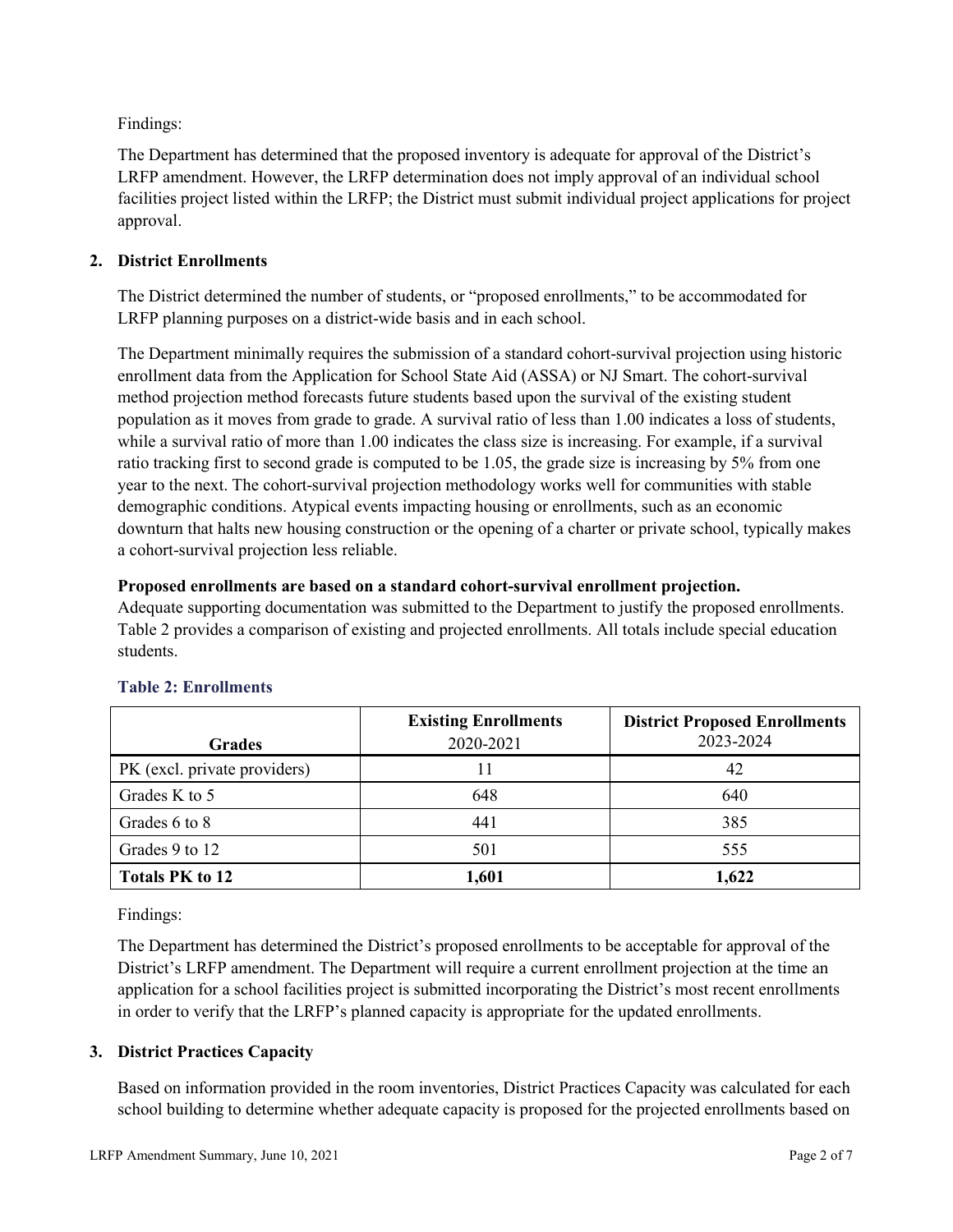district scheduling and class size practices. The capacity totals assume instructional buildings can be fully utilized regardless of school sending areas, transportation, and other operational issues. The calculations only consider district-owned buildings and long-term leases; short term leases and temporary buildings are excluded. **A capacity utilization factor of 90% for classrooms serving grades K-8 and 85% for classrooms serving grades 9-12 is applied in accordance with the FES.** No capacity utilization factor is applied to preschool classrooms.

In certain cases, districts may achieve adequate District Practices Capacity to accommodate enrollments but provide inadequate square feet per student in accordance with the FES, resulting in educational adequacy issues and "Unhoused Students." Unhoused students are considered in the "Functional Capacity" calculations used to determine potential State support for school facilities projects and are analyzed in Section 4.

Table 3 provides a summary of proposed enrollments and existing and proposed District-wide capacities. Detailed information can be found in the LRFP website reports titled *FES and District Practices Capacity Report, Existing Rooms Inventory Report, and Proposed Rooms Inventory Report.*

| <b>Grades</b>              | <b>Proposed</b><br><b>Enrollments</b> | <b>Existing</b><br><b>District</b><br><b>Practices</b><br>Capacity | <b>Existing</b><br>Deviation* | <b>Proposed</b><br><b>District</b><br><b>Practices</b><br>Capacity | <b>Proposed</b><br>Deviation* |
|----------------------------|---------------------------------------|--------------------------------------------------------------------|-------------------------------|--------------------------------------------------------------------|-------------------------------|
| Elementary ( $PK$ to 5)    | 682                                   | 669.07                                                             | $-12.93$                      | 712.15                                                             | 30.15                         |
| Middle $(6 \text{ to } 8)$ | 385                                   | 437.93                                                             | 52.93                         | 394.85                                                             | 9.85                          |
| High $(9 \text{ to } 12)$  | 555                                   | 581.40                                                             | 26.40                         | 581.40                                                             | 26.40                         |
| <b>District Totals</b>     | 1,622                                 | 1,688.40                                                           | 66.40                         | 1,688.40                                                           | 66.40                         |

# **Table 3: District Practices Capacity Analysis**

*\* Positive numbers signify surplus capacity; negative numbers signify inadequate capacity. Negative values for District Practices capacity are acceptable for approval if proposed enrollments do not exceed 100% capacity utilization.*

Considerations:

- Based on the proposed enrollments and existing room inventories, the District is projected to have inadequate capacity for the following grade groups, assuming all school buildings can be fully utilized: n/a
- Adequate justification has been provided by the District if the proposed capacity for a school significantly deviates from the proposed enrollments. Generally, surplus capacity is acceptable for LRFP approval if additional capacity is not proposed through new construction.

# Findings:

The Department has determined that proposed District capacity, in accordance with the proposed enrollments, is adequate for approval of the District's LRFP amendment. The Department will require a current enrollment projection at the time an application for a school facilities project is submitted, incorporating the District's most recent Fall Enrollment Report, in order to verify that the LRFP's planned capacity meets the District's updated enrollments.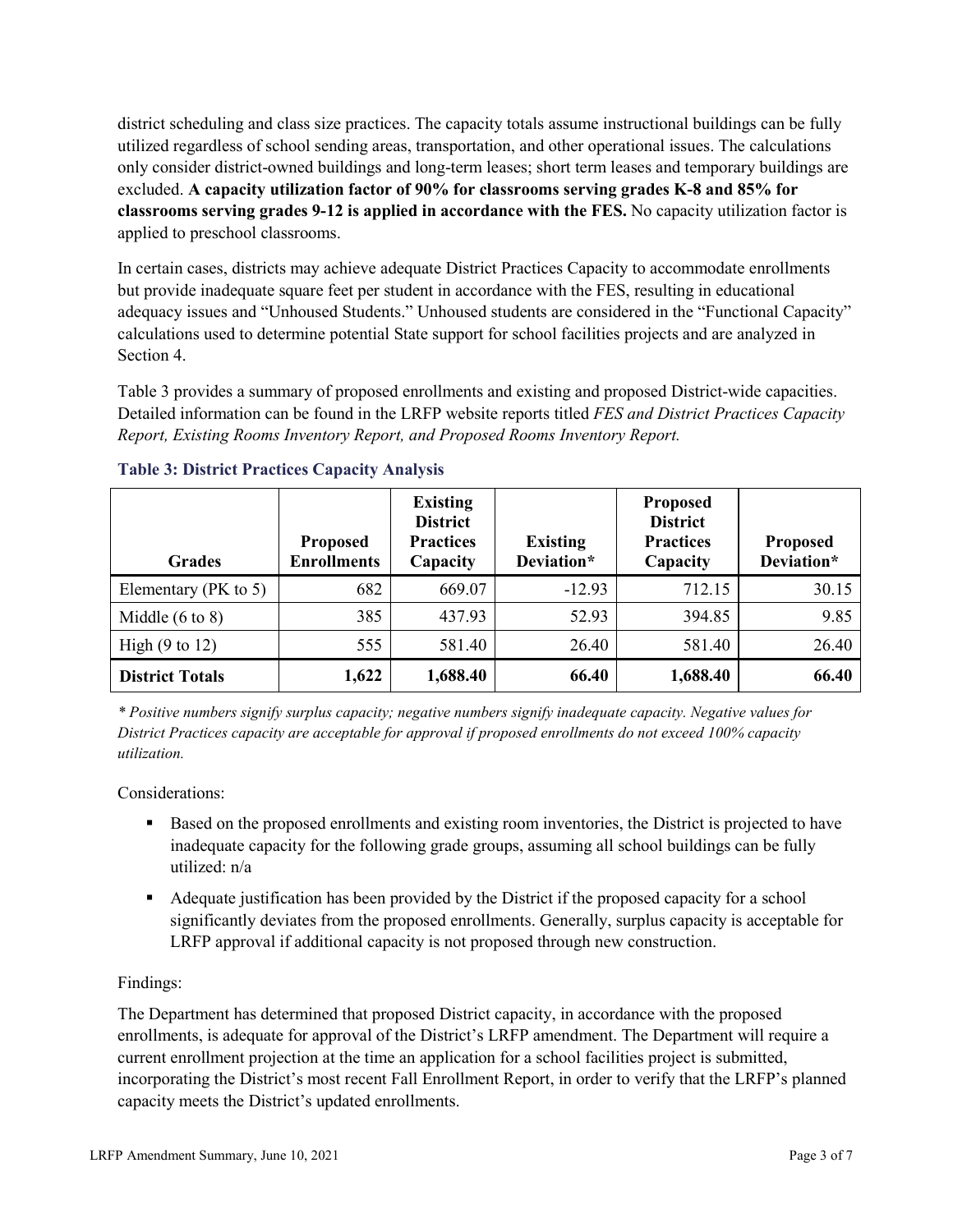### **4. New Construction Funding Eligibility**

*Functional Capacity* was calculated and compared to the proposed enrollments to provide a **preliminary estimate** of Unhoused Students and new construction funding eligibility. **A final determination will be made at the time of project application approval.**

*Functional Capacity* is the adjusted gross square footage of a school building *(total gross square feet minus excluded space)* divided by the minimum area allowance per full-time equivalent student for the grade level contained therein. *Unhoused Students* is the number of students projected to be enrolled in the District that exceeds the Functional Capacity of the District's schools pursuant to N.J.A.C. 6A:26-2.2(c). *Excluded Square Feet* includes (1) square footage exceeding the FES for any pre-kindergarten, kindergarten, general education, or self-contained special education classroom; (2) grossing factor square footage *(corridors, stairs, mechanical rooms, etc.)* that exceeds the FES allowance, and (3) square feet proposed to be demolished or discontinued from use. Excluded square feet may be revised during the review process for individual school facilities projects.

Table 4 provides a preliminary assessment of the Functional Capacity, Unhoused Students, and Estimated Maximum Approved Area for Unhoused Students for each FES grade group. The calculations exclude temporary facilities and short-term leased buildings. School buildings proposed for whole or partial demolition or reassignment to a non-school use are excluded from the calculations pending project application review. If a building is proposed to be reassigned to a different school, the square footage is applied to the proposed grades after reassignment. Buildings that are not assigned to a school are excluded from the calculations. In addition, only preschool students eligible for state funding (former ECPA students) are included. Detailed information concerning the calculations can be found in the *Functional Capacity and Unhoused Students Report* and the *Excluded Square Footage Report.*

| Category                                     | PK/K to 5 | 6 to 8    | 9 to 12  | <b>Total</b> |
|----------------------------------------------|-----------|-----------|----------|--------------|
| Eligible PK /K-12 Proposed Enrollments       | 682       | 385       | 555      |              |
| FES Area Allowance (SF/student)              | 125.00    | 134.00    | 151.00   |              |
| <b>Prior to Completion of Proposed Work:</b> |           |           |          |              |
| <b>Existing Gross Square Feet</b>            | 91,412    | 40,214    | 85,903   | 217,529      |
| <b>Adjusted Gross Square Feet</b>            | 80,021    | 33,049    | 85,666   | 198,736      |
| <b>Adjusted Functional Capacity</b>          | 640.16    | 254.73    | 567.33   |              |
| <b>Unhoused Students</b>                     | 41.83     | 130.27    | 0.00     |              |
| Est. Max. Area for Unhoused Students         | 5,229.00  | 17,456.28 | 0.00     |              |
| <b>After Completion of Proposed Work:</b>    |           |           |          |              |
| Gross Square Feet                            | 91,242    | 40,024    | 85,903   | 217,169      |
| New Gross Square Feet                        | 4,897     | 5,449     | $\theta$ | 10,346       |
| <b>Adjusted Gross Square Feet</b>            | 84,918    | 38,498    | 85,666   | 209,082      |
| <b>Functional Capacity</b>                   | 679.34    | 296.73    | 567.33   |              |
| <b>Unhoused Students after Construction</b>  | 2.66      | 88.27     | 0.00     |              |
| Est. Max. Area Remaining                     | 332.00    | 11,828.38 | 0.00     |              |

#### **Table 4: Estimated Maximum Approved Area for Unhoused Students**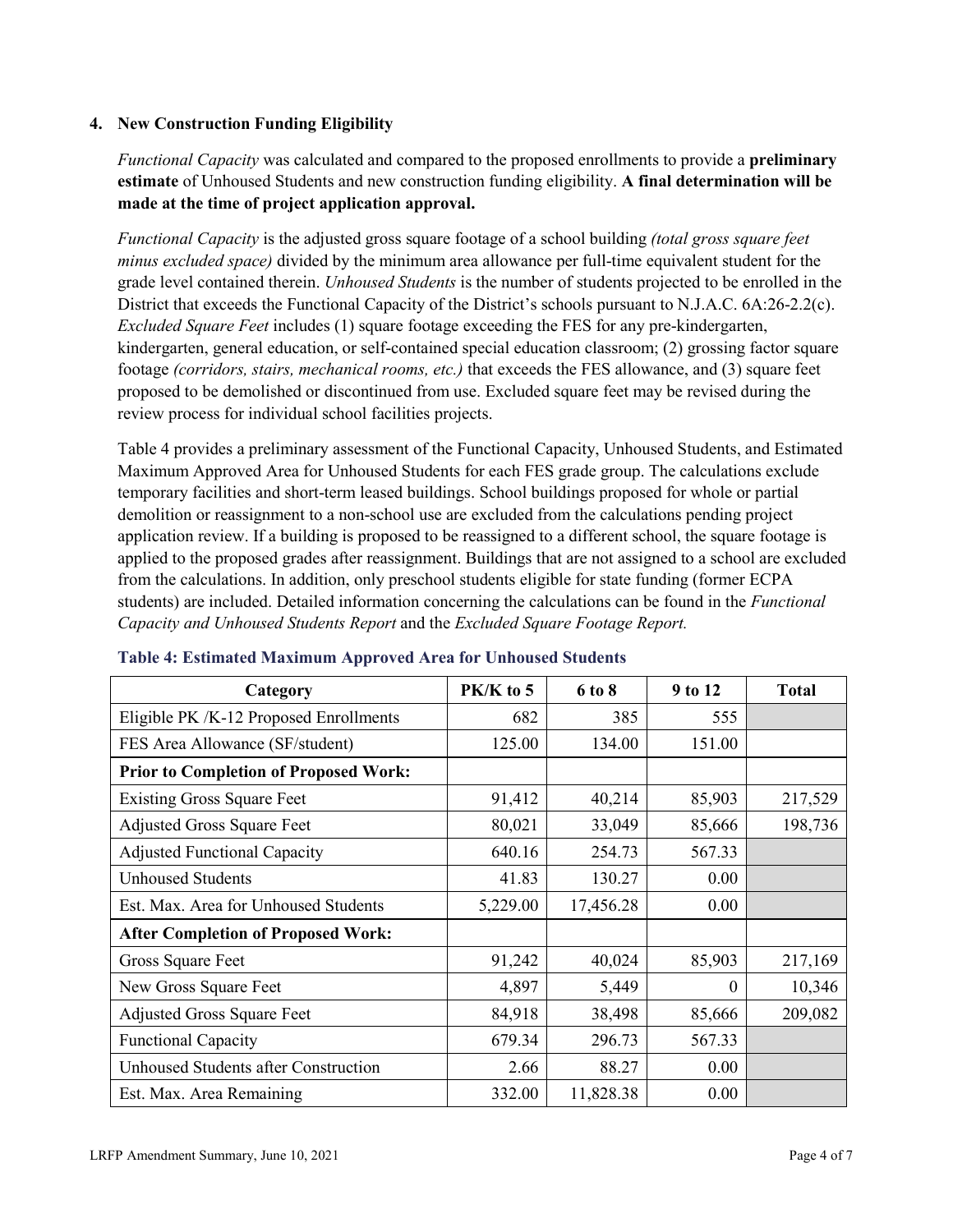Facilities used for non-instructional or non-educational purposes are ineligible for State support under the Act. However, projects for such facilities shall be reviewed by the Department to determine whether they are consistent with the District's LRFP and whether the facility, if it is to house students (full or part time) conforms to educational adequacy requirements. These projects shall conform to all applicable statutes and regulations.

Estimated costs represented in the LRFP by the District are for capital planning purposes only. The estimates are not intended to represent preliminary eligible costs or final eligible costs of approved school facilities projects.

Considerations:

- The District does not have approved projects pending completion, as noted in Section 1, that impact the Functional Capacity calculations.
- **The Functional Capacity calculations** *exclude* square feet proposed for demolition or discontinuation for the following FES grade groups and school buildings pending a feasibility study and project review: K-5, 6-8.
- **Based on the preliminary assessment, the District has Unhoused Students prior to the completion** of proposed work for the following FES grade groups: PK/K-5, 6-8.
- New construction is proposed for the following FES grade groups: K-5, 6-8.
- Proposed new construction exceeds the estimated maximum area allowance for Unhoused Students prior to the completion of the proposed work for the following grade groups: n/a.
- The District, based on the preliminary LRFP assessment, will have Unhoused Students after completion of the proposed LRFP work. If the District is projected to have Unhoused Students, adequate justification has been provided to confirm educational adequacy in accordance with Section 6 of this determination.

# Findings:

Functional Capacity and Unhoused Students calculated in the LRFP are preliminary estimates. Preliminary Eligible Costs (PEC) and Final Eligible Costs (FEC) will be included in the review process for specific school facilities projects. A feasibility study undertaken by the District is required if building demolition or replacement is proposed per N.J.A.C. 6A:26-2.3(b)(10).

# **5. Proposed Work**

The District assessed program space, capacity, and physical plant deficiencies to determine corrective actions. Capital maintenance, or *"system actions,"* address physical plant deficiencies due to operational, building code, and /or life cycle issues. Inventory changes, or *"inventory actions,*" add, alter, or eliminate sites, site amenities, buildings, and/or rooms.

The Act (N.J.S.A. 18A:7G-7b) provides that all school facilities shall be deemed suitable for rehabilitation unless a pre-construction evaluation undertaken by the District demonstrates to the satisfaction of the Commissioner that the structure might pose a risk to the safety of the occupants even after rehabilitation or that rehabilitation is not cost-effective. Pursuant to N.J.A.C. 6A:26-2.3(b)(10), the Commissioner may identify school facilities for which new construction is proposed in lieu of rehabilitation for which it appears from the information presented that new construction is justified, provided, however, that for such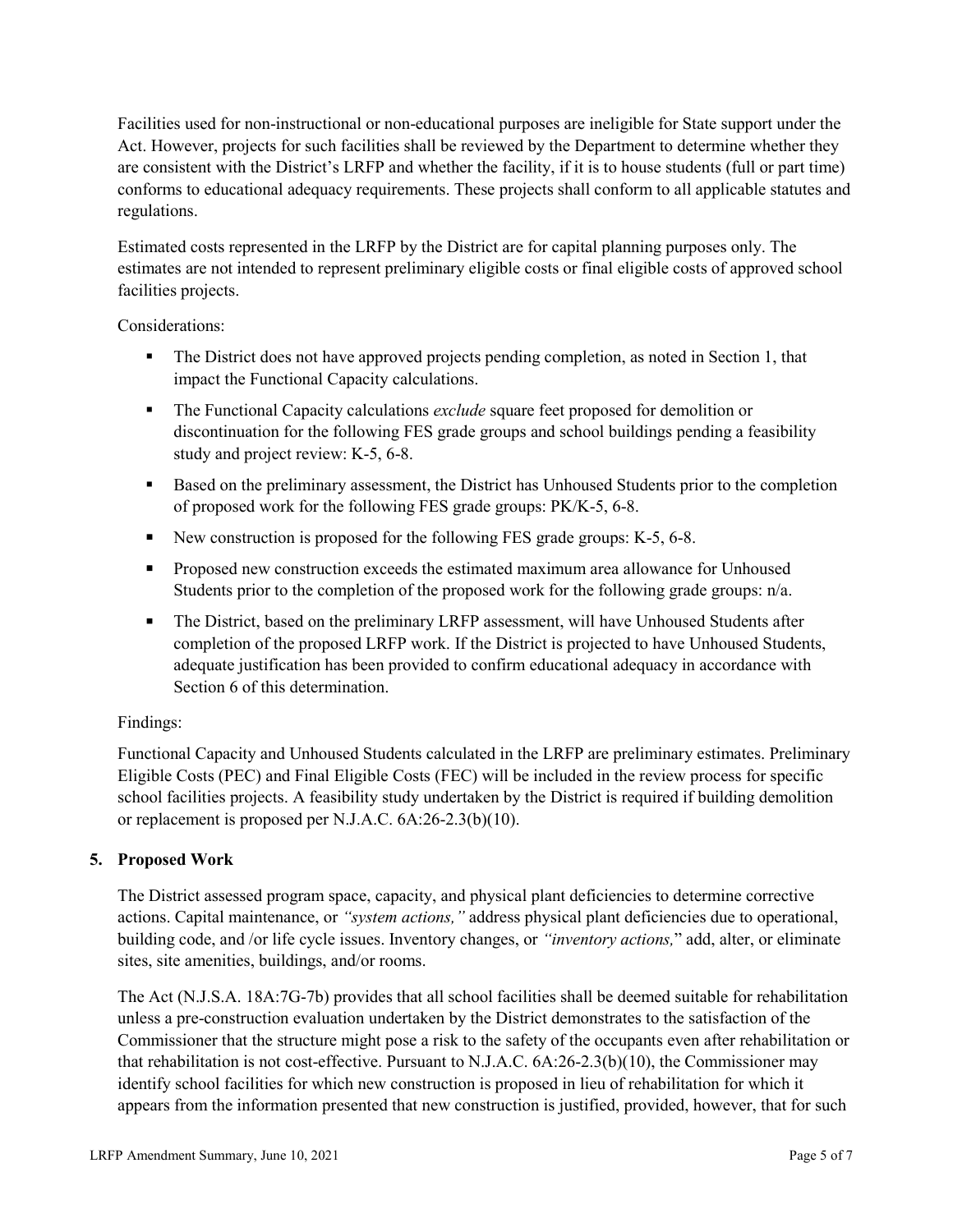school facilities so identified, the District must submit a feasibility study as part of the application for the specific school facilities project. The cost of each proposed building replacement is compared to the cost of additions or rehabilitation required to eliminate health and safety deficiencies and to achieve the District's programmatic model.

Table 5 lists the scope of work proposed for each school based on the building(s) serving their student population. Proposed inventory changes are described in the LRFP website reports titled *"School Asset Inventory Report and "Proposed Room Inventory Report."* Information concerning proposed systems work, or capital maintenance can be found in the "LRFP Systems Action Summary Report."

With the completion of the proposed work, the following schools are proposed to be eliminated: n/a; the following schools are proposed to be added: n/a.

| <b>Proposed Scope of Work</b>                                                                  | <b>Applicable Schools</b>                                                                            |
|------------------------------------------------------------------------------------------------|------------------------------------------------------------------------------------------------------|
| <b>Renovation only</b> (no new construction)                                                   |                                                                                                      |
| System actions only (no inventory actions)                                                     | Bergen Boulevard School (065), Ridgefield<br>Memorial HS (050), Shaler (090), Slocum<br>Skewes (100) |
| Existing inventory actions only (no systems actions)                                           | n/a                                                                                                  |
| Systems and inventory changes                                                                  | n/a                                                                                                  |
| <b>New construction</b>                                                                        |                                                                                                      |
| Building addition only (no systems actions)                                                    | n/a                                                                                                  |
| Renovation and building addition (system, existing<br>inventory, and new construction actions) | n/a                                                                                                  |
| New building on existing site                                                                  | Slocum Skewes (100) - Modular Bldg                                                                   |
| New building on new or expanded site                                                           | n/a                                                                                                  |
| Site and building disposal (in addition to above scopes)                                       |                                                                                                      |
| Partial building demolition                                                                    | Slocum Skewes (100) - Modular Bldg.                                                                  |
| Whole building demolition                                                                      | n/a                                                                                                  |
| Site and building disposal or discontinuation of use                                           | n/a                                                                                                  |

### **Table 5: School Building Scope of Work**

Findings:

The Department has determined that the proposed work is adequate for approval of the District's LRFP amendment. However, Department approval of proposed work in the LRFP does not imply the District may proceed with a school facilities project. The District must submit individual project applications with cost estimates for Department project approval. Both school facilities project approval and other capital project review require consistency with the District's approved LRFP.

# **6. Proposed Room Inventories and the Facilities Efficiency Standards**

The District's proposed school buildings were evaluated to assess general educational adequacy in terms of compliance with the FES area allowance pursuant to N.J.A.C. 6A:26-2.2 and 2.3.